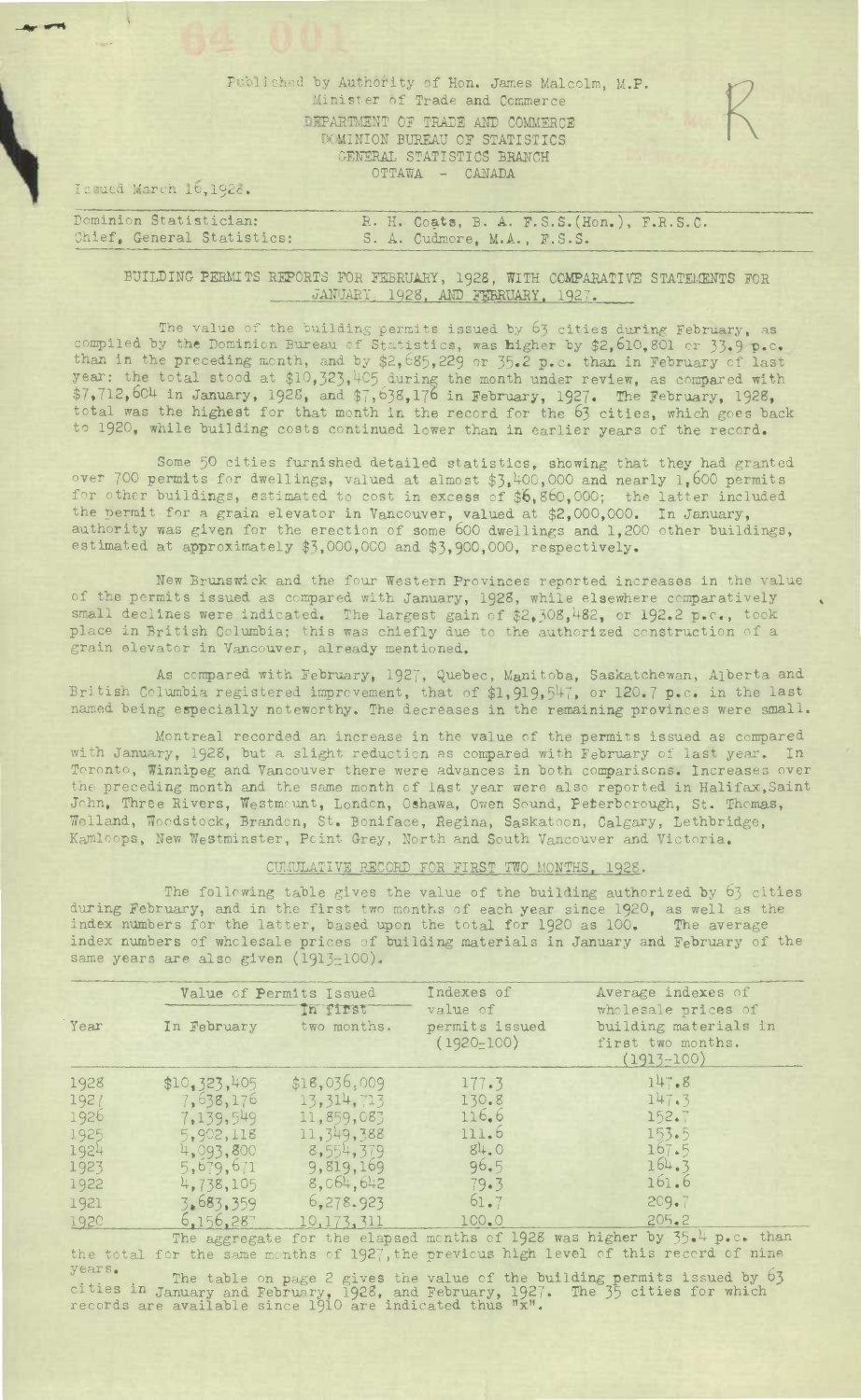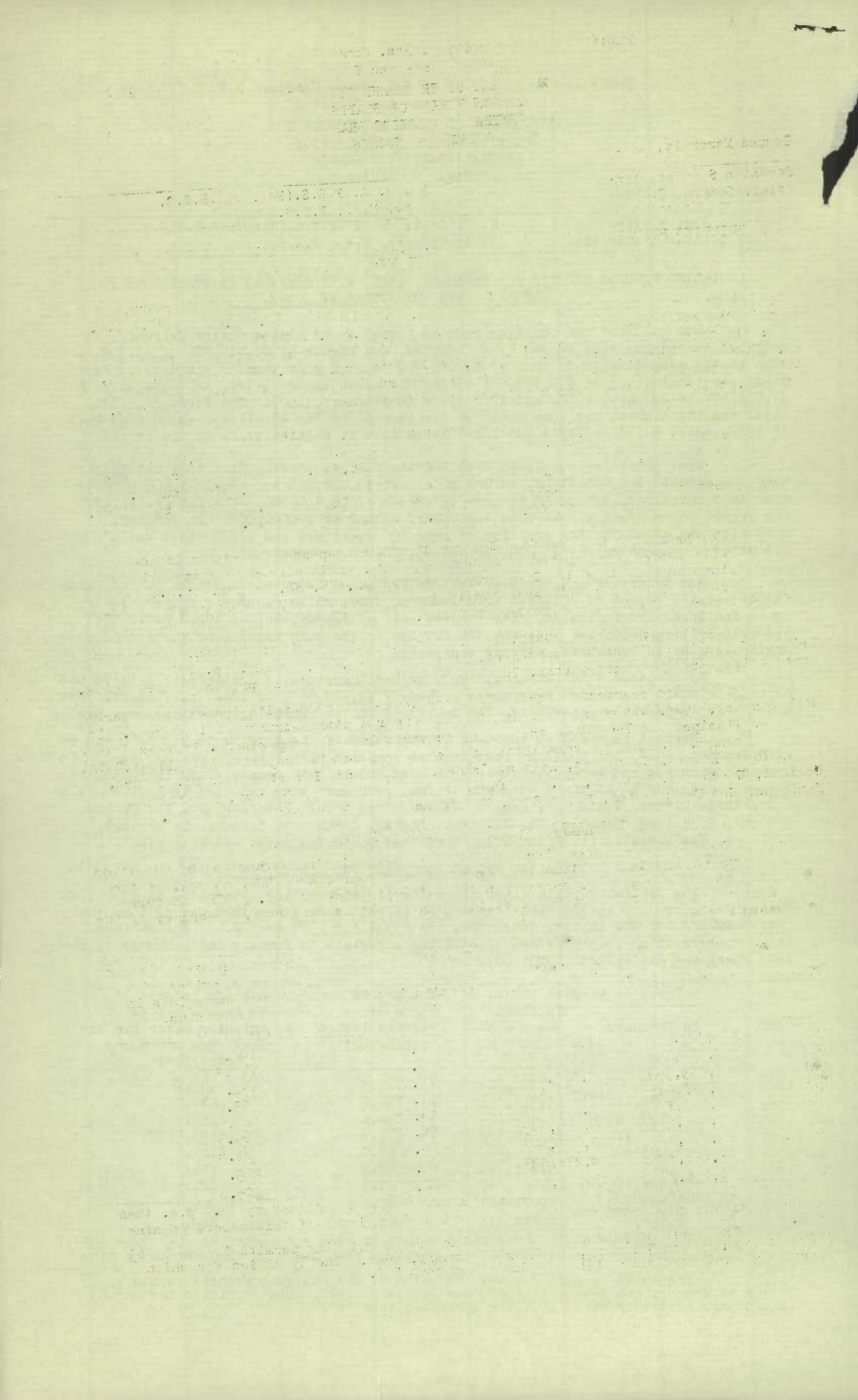| Estimated Cost of Building Work as Indicated by Building Permits issued by 63 Cities.<br>Cities | $ -$                      |                        |                        |
|-------------------------------------------------------------------------------------------------|---------------------------|------------------------|------------------------|
|                                                                                                 | February, 1928            | January, 1928          | February, 1927         |
| Prince Edward Island-Charlottetown                                                              |                           | Nil                    | Nil                    |
| Neva Scotia                                                                                     | 21,240                    | 25.275                 | 21,382                 |
| $\mathbb{R}^+$<br>Halifax<br>New Glasgow                                                        | 21,240<br>Nil             | 18,335<br>2,000        | 20,382                 |
| Sydney<br>$\mathbb{X}^-$                                                                        | Nil                       | 4,940                  | 1,ccc<br>Nil           |
| New Prunswick                                                                                   | 18,950                    | 15,865                 | 19.911                 |
| Fredericton                                                                                     | Nil                       | Nil                    | 91                     |
| x Moncton                                                                                       | Nil                       | 3,800                  | 15.460                 |
| Saint Jchn<br>$\mathbf{x}$                                                                      | 18,950                    | 12,065                 | 4,360                  |
| Quebec                                                                                          | 1,714,808                 | 1, 941, 850            | 1,488,360              |
| x Montreal - x Maisonneuve<br>Quebec<br>X                                                       | 1,303,385<br>44,273       | 1,225,480<br>583.570   | 1,349,435              |
| Shawinigan Falls                                                                                | Nil                       | 8,500                  | 32,350<br>3,575        |
| Sherbrocke<br>X                                                                                 | 11,600                    | Nil                    | 4,750                  |
| Three Rivers<br>X                                                                               | 80,350                    | 27,300                 | 36,550                 |
| Westmount<br>X<br>Ontario                                                                       | 275,200<br>4, 159, 242    | 100,000                | 61,700                 |
| Belleville                                                                                      | 1 <sub>CC</sub>           | 4, 213, 114<br>8,500   | 4,239,080<br>1,200     |
| x Brantford                                                                                     | 12,979                    | 14,648                 | 49,275                 |
| Chatham                                                                                         | 13,100                    | 18,000                 | 5,000                  |
| Fort-William<br>X                                                                               | 537,300                   | 2,920                  | 539,300                |
| Galt                                                                                            | 2,795                     | 900                    | 15,225                 |
| Guelph<br>X<br>Hamilton<br>$\mathbb{X}$                                                         | 22,085<br>238,750         | 1,225<br>250,600       | 40,245<br>99,150       |
| Kingston<br>$\mathbb X$                                                                         | 14,170                    | 6,770                  | 28,310                 |
| Kitchener<br>X                                                                                  | 6,531                     | 7,196                  | 79,0.4                 |
| London<br>X                                                                                     | 101,800                   | 101,550                | 41,190                 |
| Niagara Falls                                                                                   | 20,660                    | 55,450                 | 136,150                |
| Cshawa                                                                                          | 106,625                   | 51,500                 | 94,900                 |
| x Ottawa<br>Cwen Sound                                                                          | 59,590<br>7,200           | 75,100<br>2,500        | 88,950<br>Nil          |
| Feterborough<br>X                                                                               | 17,860                    | 7,515                  | 700                    |
| Port Arthur<br>X                                                                                | 10,175                    | 633,675                | 76,865                 |
| Stratford<br>$\mathbf{x}$                                                                       | 965                       | 1,100                  | 3,615                  |
| $\mathbb X$<br>St. Catharines                                                                   | 25,475                    | 33,910                 | 45,030                 |
| St. Thomas<br>$\mathbf{x}$                                                                      | 1,000                     | 800                    | 820                    |
| Sarnia<br>Sault Ste. Marie                                                                      | 12,925<br>9,850           | 15,201<br>8,145        | 11,730                 |
| Terente<br>X                                                                                    | 2,452,407                 | 2,162,329              | 14,390<br>1,226,350    |
| York & East York Townships                                                                      | 232,800                   | 380,150                | 390,000                |
| Welland                                                                                         | 7,000                     | 5.355                  | 5,640                  |
| Windscr<br>x                                                                                    | 164,800                   | 190,175                | 634,110                |
| Ford                                                                                            | 11,525                    | 4,000                  | 82,860                 |
| Riverside<br>Sandwich                                                                           | 19,400<br>4,100           | 80,800<br>54,100       | 8,300                  |
| Walkerville                                                                                     | 43,000                    | 38,000                 | 60,950<br>457,000      |
| Woodstock                                                                                       | 2,275                     | 1.000                  | 2,151                  |
| Manitoba                                                                                        | 395,100                   | 127,475                | 98,400                 |
| x Brandon                                                                                       | 11,050                    | 825                    | Nil                    |
| St. Boniface                                                                                    | 19,750                    | 17,000                 | 2,500                  |
| x Winnipeg                                                                                      | 364, 300                  | 109,650                | 95,900                 |
| Saskatchewan<br>x Moose Jaw                                                                     | 131,625<br>2,150          | 53,950<br>5,300        | 45,625<br>4,100        |
| x Regina                                                                                        | 97,775                    | 31,650                 | 38, 3-5                |
| Saskatcon<br>X                                                                                  | 31,700                    | 17,000                 |                        |
| Alberta<br>x Cálgary                                                                            | 372,805<br>328,730        | 130,922<br>$101, 31^-$ | $135,330$<br>$154,700$ |
| x Edmonton                                                                                      | 27,835                    | 13,650                 | 30,190                 |
| Lethbridge                                                                                      | 15,455                    | 15,430                 | 440                    |
| Medicine Hat                                                                                    | 85                        | 525                    | Ni1                    |
| British Columbia<br>Kamlcops                                                                    | 3,509,635<br>9.400        | 1,201,1534<br>4,000    | 1,590,088<br>Nil       |
| Nanaimo                                                                                         | 4,100                     | 5,980                  | 100                    |
| New Westminster<br>X                                                                            | 147,300                   | 92,145                 | 74,210                 |
| Frince Rupert                                                                                   | 3,825                     | 3,700                  | 5,175                  |
| Vancouver<br>$\mathbf{x}$<br>Point Grey                                                         | 2,530,930<br>516.780      | 587,640<br>343,690     | 827,810<br>478,700     |
| North Vancouver                                                                                 | 46, CCC                   | 29,91C                 | 43.095                 |
| South Vancouver                                                                                 | 131,300<br>120,000        | 8,600                  | 118,450                |
| Victoria<br>$\mathbf{x}$                                                                        |                           | 55,488                 | 42.548                 |
| $Total - 63 \; Cities$<br>Total - 35 Cities                                                     | 1C, 323, 405<br>9,082,655 | 712,6041/<br>6,479,668 | 7,638,176<br>5.699.554 |
|                                                                                                 |                           |                        |                        |

1/ Revised total.